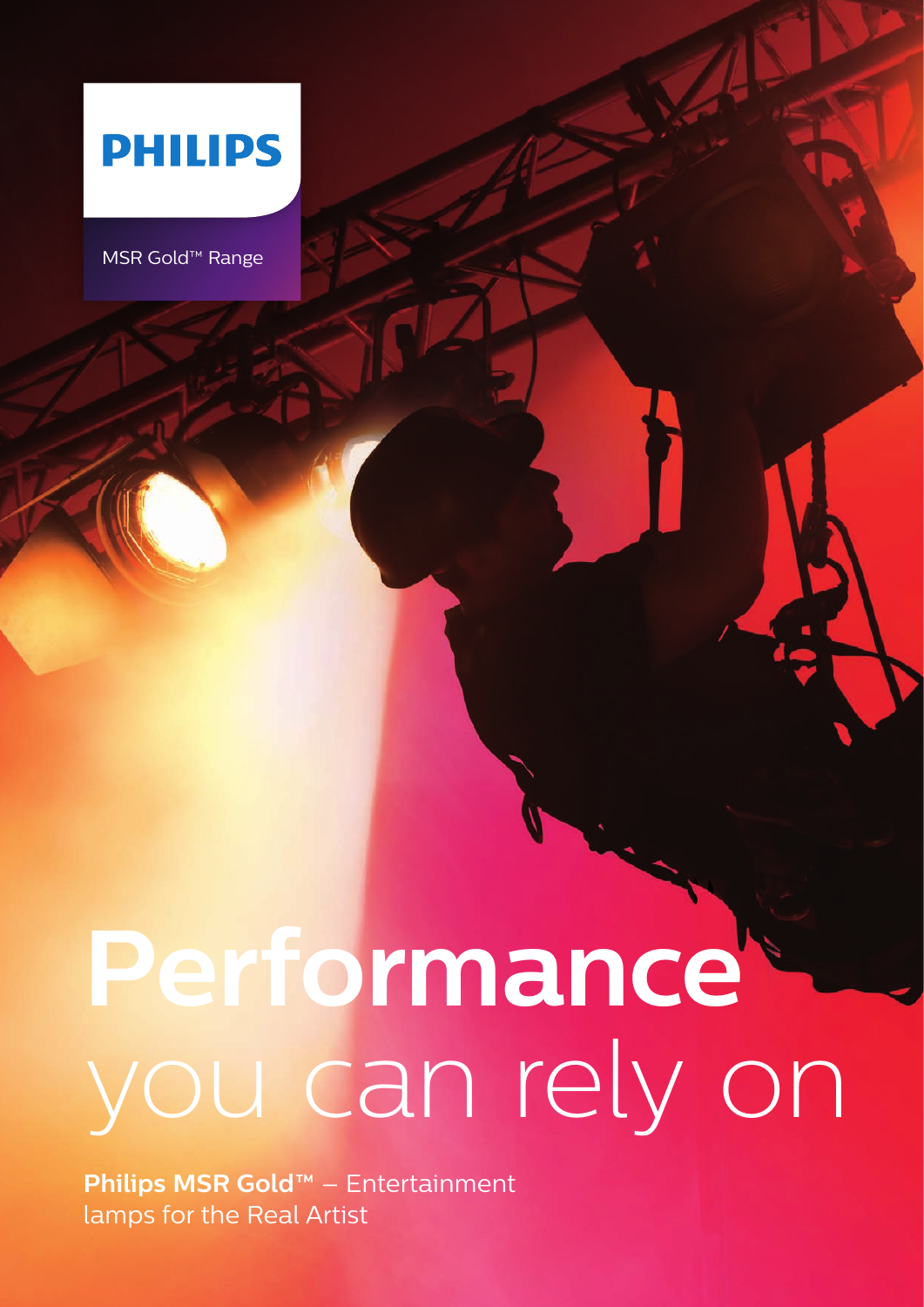## **Performance** you can rely on

Philips MSR Gold™ lamps have become the gold standard for reliable entertainment lighting, providing stable performance over the entire length of their long life.



Philips P3 technology for reliability, compactness and quality

#### **These highly valued lamps bring rich benefits for rental houses and lighting designers alike:**

- Constant high light output, whilst maintaining efficiency
- Great color rendering (and pure white light!)
- Universal burning position
- Compactness, which simplifies design

### **Technology in the spotlight**

MSR Gold™ lamps owe their remarkable qualities to a triad of technical advances: Philips P3 technology, the gold coating, and the ELSAM electrode. This unique combination of technologies results in benefits that cannot be matched by any other approach today.

### **A range of options**

MSR Gold™ lamps are available with different fittings, offering even more choice in fixture design. This includes the patented FastFit concept with its rear load lamp-base system, which makes it possible to replace lamps in just seconds!

- MSR Gold™ FastFit for lamp replacement in seconds
- MSR Gold™ MiniFastFit for even smaller, lighter fixtures
- MSR Gold™ SA Double Ended for extended performance







MSR Gold™ FastFit MSR Gold™ MiniFastFit MSR Gold™ SA Double Ended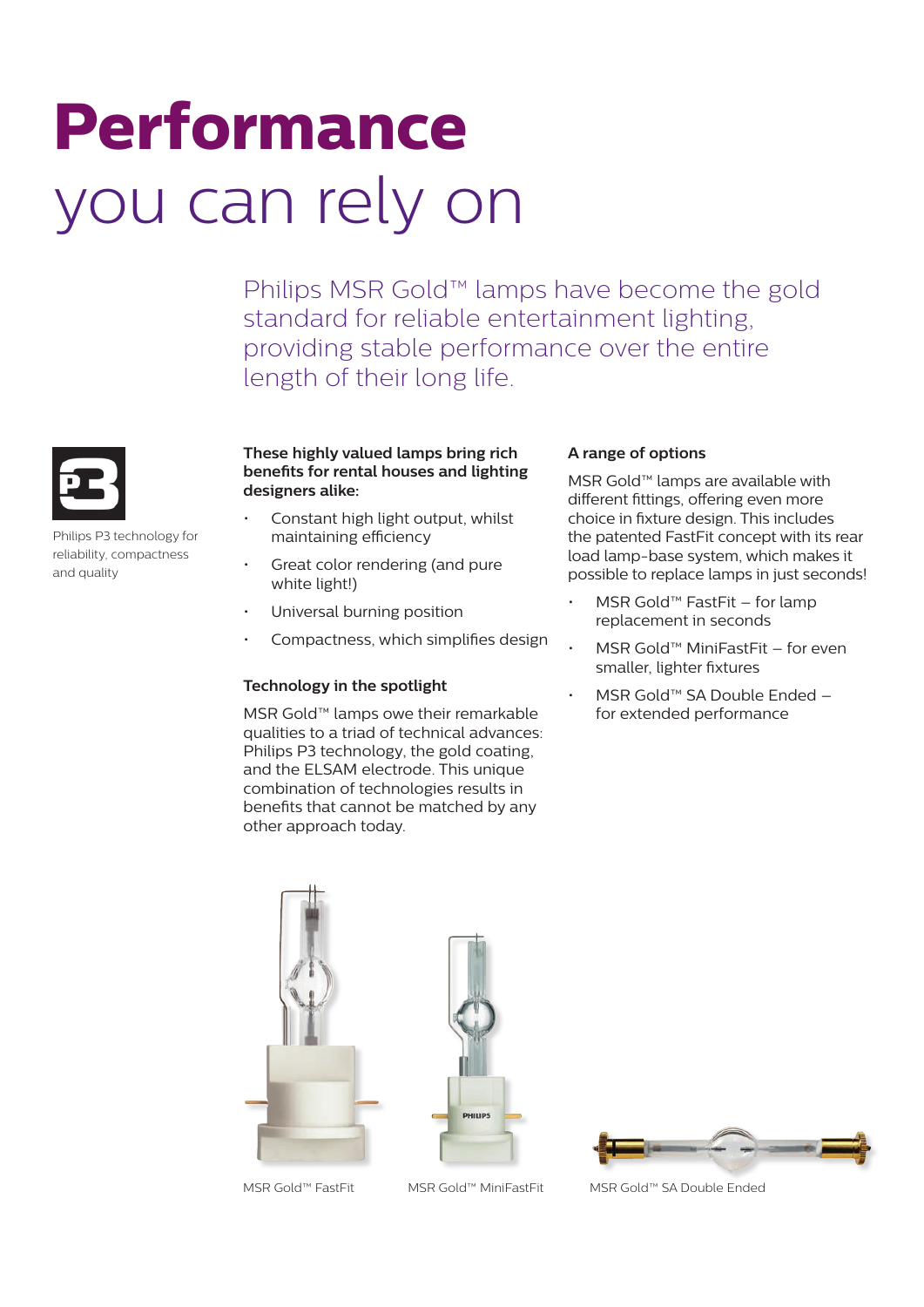## For long-term reliability, **choose Gold**

Each of the three technologies at the heart of Philips' MSR Gold™ lamps brings benefits in its own right. That's what makes this innovative combination so powerful.



P3 Pinch protection ensures longer lifetime, more design freedom and fewer early failures.



#### **Philips P3 pinch protection (with special chromium coating) means that lamps…**

- Are more stable over their lifetime, offering consistent performance under various ambient temperatures
- Can be used in compact fixtures
- Can be stored for a longer time in different environments

#### **Golden coated caps (double-ended types) or pins (FastFit types) ensure the lamps…**

- Provide better connection with the lamp holder, with no arcing or short circuits
- Offer better protection against higher temperatures and humidities
- Can be stored for a longer time in different environments

#### **ELSAM electrode with special coil means the lamps…**

- Provide easy ignition
- Exhibit less tungsten evaporation (and hence reduced electrode consumption), which results in more stable lumen maintenance and less color shift over the lamp's lifetime
- Have better protected walls due to less tungsten deposition

### **Philips MSR technology**

- White color impression
- High color rendering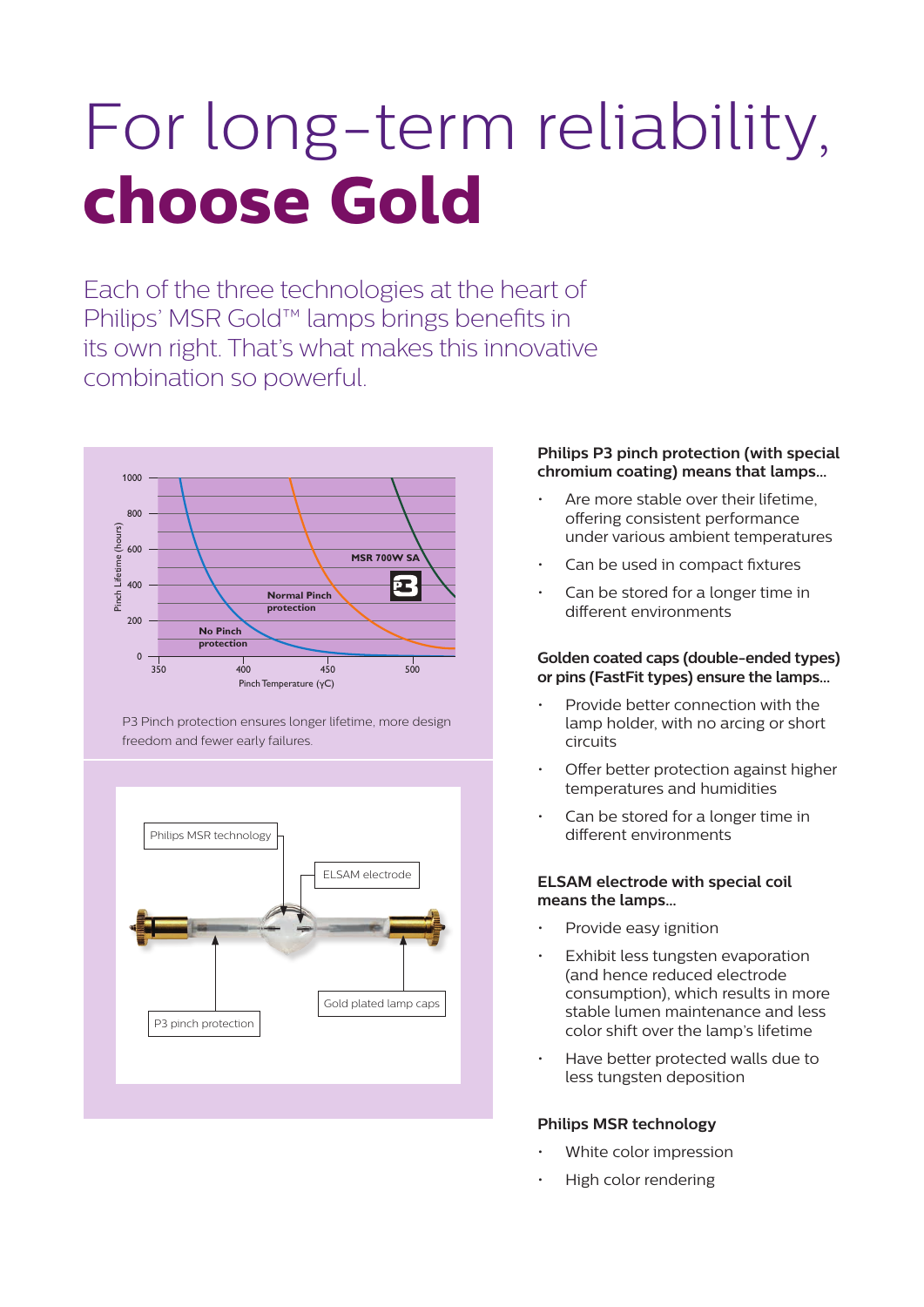## **MSR Gold™** lamps overview

#### **Specifications: MSR Gold™ MiniFastFit range with PGJX28 cap/base, 1000W MiniFastFit with PGJX36 cap/base**

| Type                                | Nominal<br>lamp<br>wattage<br>(W) | Arc size<br>(mm) | Lumen<br>output<br>(lm) | Efficacy<br>source<br>(lm/W) | Colour<br>temp<br>(K) | <b>CRI</b><br>(Ra) | Max<br>allowable<br>pinch temp<br>″°C) | Average<br>lamp life<br>(h) | Nominal<br>lamp<br>current<br>(A) | Ordering number |
|-------------------------------------|-----------------------------------|------------------|-------------------------|------------------------------|-----------------------|--------------------|----------------------------------------|-----------------------------|-----------------------------------|-----------------|
| Philips MSR Gold™ 300/2 MiniFastFit | 300                               | 5                | 23,000                  | 75                           | 8.300                 | 80                 | 350                                    | 750                         | 3.8                               | 9281 771 05115  |
| Philips MSR Gold™ 400 MiniFastFit   | 400                               | 3                | 26,000                  | 65                           | 6.700                 | 60                 | 500                                    | 750                         | 72                                | 928194005114    |
| Philips MSR Gold™ 575/2 MiniFastFit | 575                               | 3.5              | 38,600                  | 64                           | 7.500                 | 70                 | 350                                    | 750                         | 10.2                              | 928184005115    |
| Philips MSR Gold™ 700 MiniFastFit   | 700                               | 3.5              | 50,000                  | 68                           | 6.000                 | 73                 | 500                                    | 750                         | 10.9                              | 928194105114    |
| Philips MSR Gold™ 700/1 MiniFastFit | 700                               | 3.8              | 53,400                  | 76                           | 5.700                 | 73                 | 500                                    | 750                         | 10.2                              | 9281 974 05115  |
| Philips MSR Gold™ 700/2 MiniFastFit | 700                               | 3.8              | 50,000                  | 69                           | 7.300                 | 75                 | 500                                    | 750                         | 10.2                              | 928199905115    |
| Philips MSR Gold™ 1000 MiniFastFit  | 1000                              | 5.5              | 83,000                  | >83                          | 6,000                 | 81                 | 500                                    | 900                         | 11.1                              | 9281 714 05115  |

For all lamps: Replacement before 850 hours; can be used in any burning position

#### **Specifications: MSR Gold™ FastFit range with PGJX50 cap/base**

| Type                               | Nominal<br>lamp<br>wattage<br>(W) | Arc size<br>(mm) | Lumen<br>output<br>(lm) | Efficacy<br>source<br>(lm/W) | Colour<br>temp<br>(K) | <b>CRI</b><br>(Ra) | Max<br>allowable<br>pinch temp<br>(°C) | Average<br>lamp life<br>(h) | Nominal<br>lamp<br>current<br>(A) | Ordering number |
|------------------------------------|-----------------------------------|------------------|-------------------------|------------------------------|-----------------------|--------------------|----------------------------------------|-----------------------------|-----------------------------------|-----------------|
| Philips MSR Gold™ 700 FastFit      | 700                               | $\overline{4}$   | 50,000                  | 71                           | 6.000                 | 80                 | 500                                    | 750                         | 10                                | 928106005115    |
| Philips MSR Gold™ 700/2 FastFit    | 700                               | $\overline{4}$   | 50,000                  | 71                           | 7.500                 | 75                 | 500                                    | 750                         | 10 <sup>2</sup>                   | 928106205114    |
| Philips MSR Gold™ 1200 FastFit*    | 1.200                             | 5                | 95,000                  | 80                           | 6.000                 | 80                 | 500                                    | 750                         | 13                                | 928175005115    |
| Philips MSR Gold™ 1500 FastFit**   | 1.500                             | 6.3              | 120,000                 | 80                           | 6.000                 | 80                 | 500                                    | 750                         | 15.3                              | 9281 073 05115  |
| Philips MSR Gold™ 1500/1 FastFit** | 1.500                             | 6.3              | 127.500                 | 85                           | 5.700                 | >94                | 500                                    | 750                         | 15.3                              | 928108905115    |
| Philips MSR Gold™ 2000 FastFit     | 2.000                             | 8                | 162.000                 | 85                           | 6.000                 | 91                 | 500                                    | 750                         | 15                                | 928176905114    |
| Philips MSR Gold™ 2000/1 FastFit   | 2.000                             | 7                | 160,000                 | 80                           | 5.800                 | >93                | 500                                    | 750                         | 18.2                              | 9284 101 05114  |
| Philips MSR Gold™ 2000/2 FastFit   | 2.000                             | 8                | 160,000                 | 80                           | 7.500                 | 85                 | 500                                    | 750                         | 15                                | 9281 061 05114  |
| Philips MSR Gold™ 2500/2 FastFit   | 2,500                             | 9.5              | 193,000                 | 77                           | 7,200                 | 85                 | 500                                    | 750                         | 19.5                              | 928106405115    |

For all lamps: Replacement before 850 hours; can be used in any burning position

\* Can also be operated at 1400W

\*\* MSR Gold 1500 FastFit and 1500/1 FastFit are interchangeable

#### **Specifications: MSR Gold™ SA Double Ended range**

| Type                            | Nominal<br>lamp<br>wattage<br>(W) | Cap/ base | Lumen<br>output<br>(lm) | Efficacy<br>source<br>(lm/W) | Colour<br>temp<br>(K) | <b>CRI</b><br>(Ra) | Average<br>lamp life<br>(h) | Nominal<br>lamp current<br>(A) | Ordering number |
|---------------------------------|-----------------------------------|-----------|-------------------------|------------------------------|-----------------------|--------------------|-----------------------------|--------------------------------|-----------------|
| Philips MSR Gold™ 575 SA/2 DE   | 575                               | $SFC-11$  | 42.000                  | 73                           | 7.500                 | 75                 | 750                         |                                | 9281 751 05114  |
| Philips MSR Gold™ 700 SA/2 DE   | 700                               | SFC10-4   | 56,000                  | 80                           | 7.500                 | 75                 | 750                         | 11.5                           | 9281 747 05115  |
| Philips MSR Gold™ 1200 SA/DE    | .200                              | $SFC10-4$ | 106.000                 | 91                           | 6.000                 | 85                 | 750                         | 13.6                           | 9280 996 05115  |
| Philips MSR Gold™ 1200 SA/2 DE  | .200                              | SFC10-4   | 103.000                 | 86                           | 7.500                 | 85                 | 750                         | 13.6                           | 9281 753 05115  |
| Philips MSR Gold™ 1510 SA/DE*   | 1.500                             | $SFC10-4$ | 140,000                 | 93                           | 6.000                 | 85                 | 750                         | 13.5                           | 928176605115    |
| Philips MSR Gold™ 1510 SA/1 DE* | 1,500                             | SFC10-4   | 142.000                 | 95                           | 5.600                 | >90                | 750                         | 13.5                           | 9284 100 05115  |

For all lamps: Can be used in any burning position

MSR Gold 1510 SA/DE and 1510 SA/1 DE are interchangeable



Philips MSR Gold™ 1500 FastFit

PGJX50 FastFit Lamp holder



PGJX50 FastFit





MiniFastFit

Philips MSR Gold™ 575/2 MiniFastFit

PGJX28 MiniFastFit Lamp holder PGJX28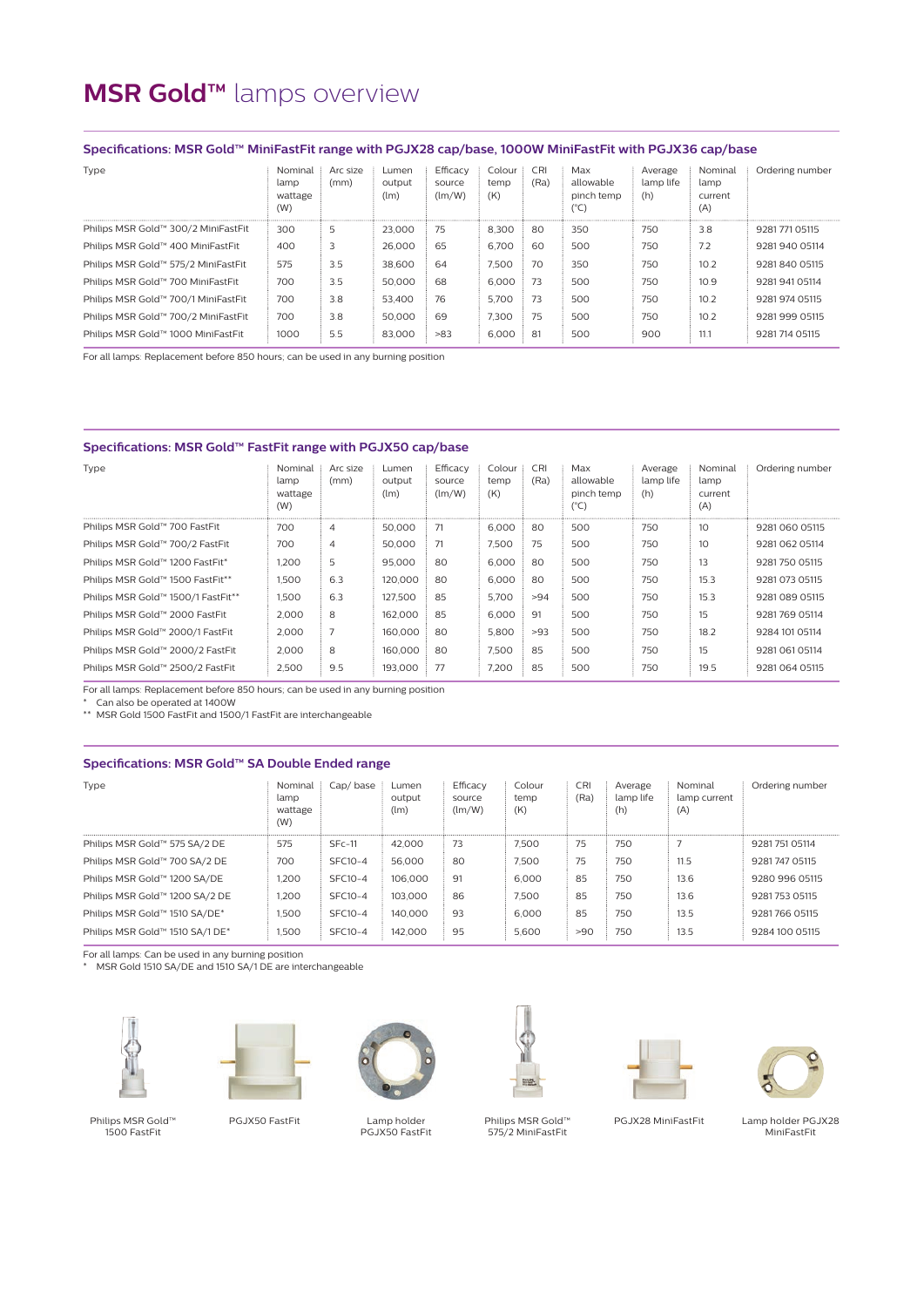## Design-in overview

| High End Systems       | Showbeam 2.5 / Showgun 2.5                                                                                                               | MSR Gold 2500/2 FastFit                           |
|------------------------|------------------------------------------------------------------------------------------------------------------------------------------|---------------------------------------------------|
| Coemar                 | Infinity Multiray                                                                                                                        | MSR Gold 2000/2 FastFit                           |
| High End Systems       | Showgun                                                                                                                                  | MSR Gold 2000/2 FastFit                           |
| LDR                    | Canto 2000                                                                                                                               | MSR Gold 2000/2 FastFit                           |
| PR Lighting            | PR 6000 Wash/FS / PR 6000 Framing / PR 6000 Spot                                                                                         | MSR Gold 2000/1 FastFit                           |
| Omarte                 | 2000W Followspot                                                                                                                         | MSR Gold 2000 FastFit                             |
| Fine Art               | Fine 1500E PERF / Fine 1500E Wash / Fine 1500E Spot                                                                                      | MSR Gold 1510/1 SA/DE                             |
| Golden Sea             | V1500T / V2500S Spot / V2000W Wash                                                                                                       | MSR Gold 1510 SA/DE and MSR Gold 1510 SA/1 DE     |
| <b>GTD Lighting</b>    | GTD-1500 II Profile / GTD-1500 II Spot / GTD-1500 II Wash                                                                                | MSR Gold 1510 SA/DE and MSR Gold 1510 SA/1 DE     |
| Acme                   | Xperior 1500 WZ Wash / Xperior 1500SZ Spot                                                                                               | MSR Gold 1500 FastFit                             |
| Coemar                 | Infinity Spot XL                                                                                                                         | MSR Gold 1500 FastFit                             |
| Fine Art               | Fine II 1500E Beam / Fine II 1500E Wash / Fine II Performance / Fine III 1500E Spot                                                      | MSR Gold 1500 FastFit                             |
| Golden Sea             | V3000P / V3000S                                                                                                                          | MSR Gold 1500 FastFit and MSR Gold 1500/1 FastFit |
| Jolly Hongcai          | Color Beam 1500PF / Color Spot 1500PF / Color Wash 1500PF / Color Wash 1200PF                                                            | MSR Gold 1500 FastFit                             |
| Martin                 | MAC III                                                                                                                                  | MSR Gold 1500 FastFit                             |
| Philips VariLite       | VL6000 Beam                                                                                                                              | MSR Gold 1500 FastFit                             |
| PR Lighting            | PR-5000 Beam / PR-5000 Spot                                                                                                              | MSR Gold 1500 FastFit                             |
| Robe                   | ColorBeam 2500E AT / ColorSpot 2500E AT / ColorWash 2500E AT                                                                             | MSR Gold 1500 FastFit                             |
| <b>SGM Elettronica</b> | Giotto Beam 1500 / Giotto Digital 1500 / Giotto Profile 1500 / Giotto Spot 1500 / Giotto Wash 1500                                       | MSR Gold 1500 FastFit                             |
| Acme                   | Xperior 1200SZ Spot / Xperior 1200SZA Spot / Xperior 1200WZ Wash / Xperior 1200WZA Wash                                                  | MSR Gold 1200 FastFit                             |
| Chauvet                | LEGEND 1200E Spot / LEGEND 1200E Wash                                                                                                    | MSR Gold 1200 FastFit                             |
| Coef                   | XP 1200                                                                                                                                  | MSR Gold 1200 FastFit                             |
| Coemar                 | Infinity Wash XL                                                                                                                         | MSR Gold 1200 FastFit                             |
| D.T.S.                 | XR1200 Wash / XR3000 Beam CMY / XR3000 Spot CMY                                                                                          | MSR Gold 1200 FastFit                             |
| Elation                | DESIGN Spot 1400 / DESIGN Wash 1400                                                                                                      | MSR Gold 1200 FastFit                             |
| Futurelight            | <b>PHS-1400E</b>                                                                                                                         | MSR Gold 1200 FastFit                             |
| Golden Sea             | Terbly V1400S-E / Terbly V1400W-E                                                                                                        | MSR Gold 1200 FastFit                             |
| iSolution              | XP-1200beam / XP-1200SZ / XP-1200WZ                                                                                                      | MSR Gold 1200 FastFit                             |
| Jolly Hongcai          | Color Spot 1200EF                                                                                                                        | MSR Gold 1200 FastFit                             |
| Philips VariLite       | VL4000 BeamWash / VL4000 Spot                                                                                                            | MSR Gold 1200 FastFit                             |
| PR Lighting            | PR3000 / XL1800                                                                                                                          | MSR Gold 1200 FastFit                             |
| PRG                    | Bad Boy CMY Spot                                                                                                                         | MSR Gold 1200 FastFit                             |
| Robe                   | ColorSpot 2500E AT / ColorWash 2500E AT                                                                                                  | MSR Gold 1200 FastFit                             |
| Robert Juliat          | Topaze / Manon                                                                                                                           | MSR Gold 1200 FastFit                             |
| <b>SGM Elettronica</b> | Giotto Beam 1500 / Giotto digital 1500 / Giotto Profile 1500 / Giotto Spot 1500 / Giotto Wash 1500                                       | MSR Gold 1200 FastFit                             |
| Siluj                  | Triton Blue V-1201 / Triton blue V-1202                                                                                                  | MSR Gold 1200 FastFit                             |
| Goboservice            | Golux 1000                                                                                                                               | MSR Gold 1000 MiniFastFit                         |
| Golden Sea             | V1000LT Profile / V1000P Profile                                                                                                         | MSR Gold 1000 MiniFastFit                         |
| Jolly Hong Cai         | X-1000 Spot / X-1000 Spot Profile                                                                                                        | MSR Gold 1000 MiniFastFit                         |
| Martin                 | Mac Viper AirFX / Mac Viper Beam / Mac Viper Performance / Mac Viper Profile /<br>Mac Viper Quadray / Mac Viper Wash / Mac Viper Wash DX | MSR Gold 1000 MiniFastFit                         |
| Acme                   | Xperior 700A Beam / Xperior 700SZ Spot                                                                                                   | MSR Gold 700/2 MiniFastFit                        |
| Chauvet                | LEGEND 700E Beam / LEGEND 700E Spot                                                                                                      | MSR Gold 700/2 MiniFastFit                        |
| Clay Paky              | ALPHA BEAM 700 / ALPHA PROFILE 700 / ALPHA SPOT HPE 700 / ALPHA WASH 700 /<br>ALPHA WASH 700 Grand                                       | MSR Gold 700/2 MiniFastFit                        |
| Coemar                 | Infinity ACL SM / Infinity Spot M / Infinity Wash M                                                                                      | MSR Gold 700/2 MiniFastFit                        |
| D.T.S.                 | XR750 Wash                                                                                                                               | MSR Gold 700/2 MiniFastFit                        |
| Fine Art               | Fine I 700E Beam / Fine I 700E Performance / Fine I 700E Spot / Fine I 700E Wash                                                         | MSR Gold 700/2 MiniFastFit                        |
| iSolution              | XP-700beam MN / XP-700SZ MN / XP-700WZ MN                                                                                                | MSR Gold 700/2 MiniFastFit                        |
| Jolly Hongcai          | FL-700 Beam PF / FL-700 Spot PF / MH-700 BEAM / MH-700 SPOT                                                                              | MSR Gold 700/2 MiniFastFit                        |
| <b>PROEL</b>           | Arrow Compact 700 Beam / Arrow Compact 700 Spot                                                                                          | MSR Gold 700/2 MiniFastFit                        |
| <b>SGM Elettronica</b> | G700 Beam / G700 Spot / G700 Wash / Synthesis 700 Spot / Synthesis 700 Wash                                                              | MSR Gold 700/2 MiniFastFit                        |
| Acme                   | Xperior 700SZA Spot / Xperior 700WZA Wash                                                                                                | MSR Gold 700/2 FastFit                            |
| High End Systems       | Technobeam II Extreme / Technobeam II Supreme                                                                                            | MSR Gold 700/2 FastFit                            |
| D.T.S.                 | XR 700 / XR2000 Beam / XR2000 Spot / XR2000 Spot CMY / XR700 Spot / XR700 Wash                                                           | MSR Gold 700/2 FastFit                            |
| PROEL                  | Arrow 700 Wash                                                                                                                           | MSR Gold 700/2 FastFit                            |
| Clay Paky              | Alpha Profile 700                                                                                                                        | MSR Gold 700/1 MiniFastFit                        |
|                        |                                                                                                                                          |                                                   |

#### **Fixture brand** Fixture type **Fixture type Philips lamp type Philips lamp type**

| MSR Gold 2500/2 FastFit                           |
|---------------------------------------------------|
| MSR Gold 2000/2 FastFit                           |
| MSR Gold 2000/2 FastFit                           |
| MSR Gold 2000/2 FastFit                           |
| MSR Gold 2000/1 FastFit                           |
| MSR Gold 2000 FastFit                             |
| MSR Gold 1510/1 SA/DE                             |
| MSR Gold 1510 SA/DE and MSR Gold 1510 SA/1 DE     |
| MSR Gold 1510 SA/DE and MSR Gold 1510 SA/1 DE     |
| MSR Gold 1500 FastFit                             |
| MSR Gold 1500 FastFit                             |
| MSR Gold 1500 FastFit                             |
| MSR Gold 1500 FastFit and MSR Gold 1500/1 FastFit |
| MSR Gold 1500 FastFit                             |
| MSR Gold 1500 FastFit                             |
| MSR Gold 1500 FastFit                             |
| MSR Gold 1500 FastFit                             |
| MSR Gold 1500 FastFit                             |
| MSR Gold 1500 FastFit                             |
| MSR Gold 1200 FastFit                             |
| MSR Gold 1200 FastFit                             |
| MSR Gold 1200 FastFit                             |
| MSR Gold 1200 FastFit                             |
| MSR Gold 1200 FastFit                             |
| MSR Gold 1200 FastFit                             |
| MSR Gold 1200 FastFit                             |
| MSR Gold 1200 FastFit                             |
| MSR Gold 1200 FastFit                             |
| MSR Gold 1200 FastFit                             |
| MSR Gold 1200 FastFit                             |
| MSR Gold 1200 FastFit                             |
| MSR Gold 1200 FastFit                             |
| MSR Gold 1200 FastFit                             |
| MSR Gold 1200 FastFit                             |
| MSR Gold 1200 FastFit                             |
| MSR Gold 1200 FastFit                             |
| MSR Gold 1000 MiniFastFit                         |
| MSR Gold 1000 MiniFastFit                         |
| MSR Gold 1000 MiniFastFit                         |
| MSR Gold 1000 MiniFastFit                         |
|                                                   |
| MSR Gold 700/2 MiniFastFit                        |
| MSR Gold 700/2 MiniFastFit                        |
| MSR Gold 700/2 MiniFastFit                        |
|                                                   |
| MSR Gold 700/2 MiniFastFit                        |
| MSR Gold 700/2 MiniFastFit                        |
| MSR Gold 700/2 MiniFastFit                        |
| MSR Gold 700/2 MiniFastFit                        |
| MSR Gold 700/2 MiniFastFit                        |
| MSR Gold 700/2 MiniFastFit                        |
| MSR Gold 700/2 MiniFastFit                        |
| MSR Gold 700/2 FastFit                            |
| MSR Gold 700/2 FastFit                            |
| MSR Gold 700/2 FastFit                            |
| MSR Gold 700/2 FastFit                            |
|                                                   |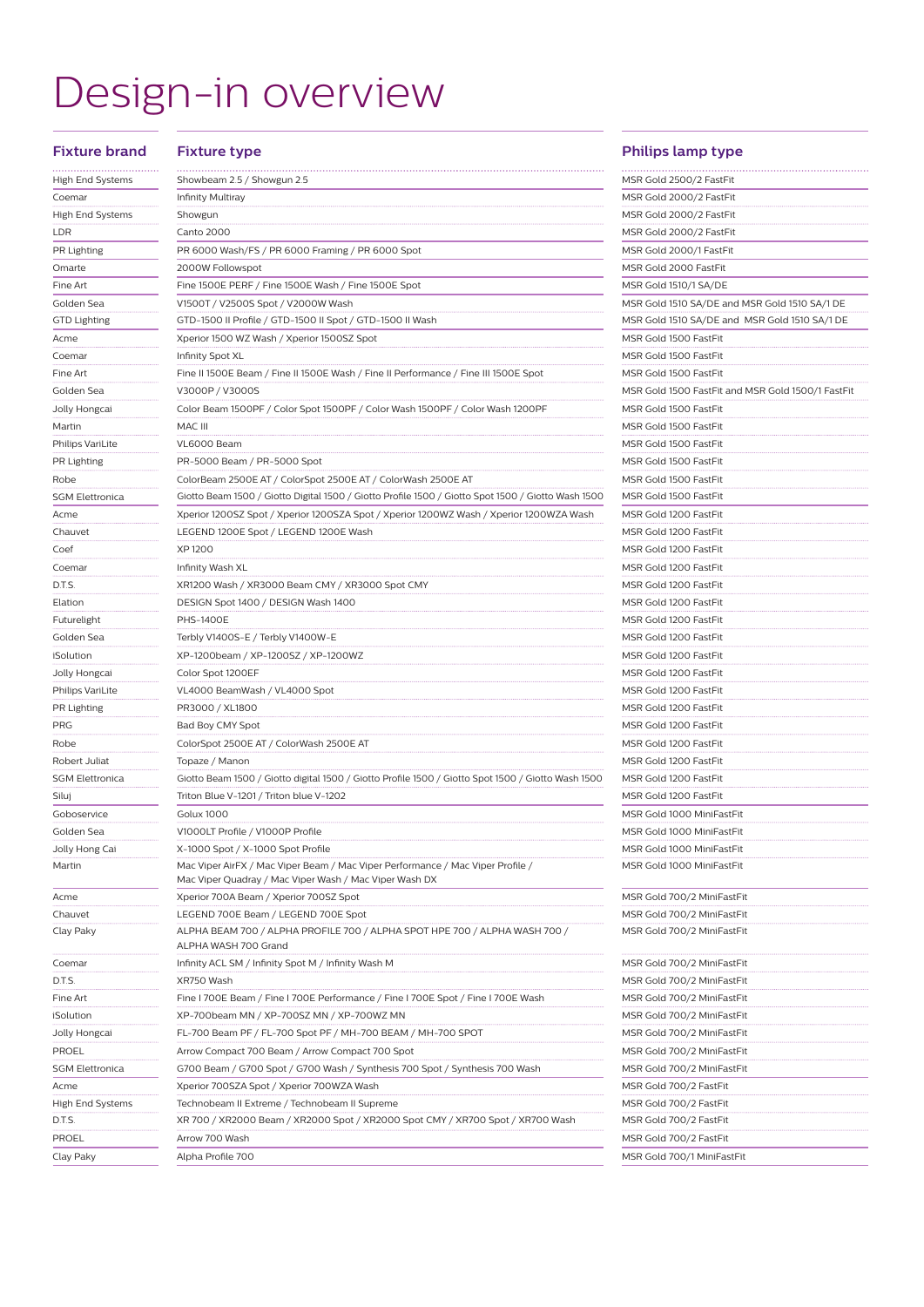| Philips VariLite        | VL770 Spot                                                                                                                        | MSR Gold 700 MiniFastFit   |
|-------------------------|-----------------------------------------------------------------------------------------------------------------------------------|----------------------------|
| Yingwei                 | YW-0805 color 700                                                                                                                 | MSR Gold 700 FastFit       |
| iSolution               | XP-700beam / XP-700SZ / XP-700WZ                                                                                                  | MSR Gold 700 FastFit       |
| Jolly Hongcai           | Color Spot 700 PF                                                                                                                 | MSR Gold 700 FastFit       |
| Qmaxz                   | OME 700P                                                                                                                          | MSR Gold 700 FastFit       |
| Robe                    | ColorBeam 700E AT / ColorSpot 700E AT / ColorWash 700E AT                                                                         | MSR Gold 700 FastFit       |
| <b>SGM Elettronica</b>  | Giotto 700 spot                                                                                                                   | MSR Gold 700 FastFit       |
| Coemar                  | Infinity ACL SM / Infinity Spot M / Infinity Wash M                                                                               | MSR Gold 575/2 MiniFastFit |
| <b>High End Systems</b> | Technospot                                                                                                                        | MSR Gold 575/2 MiniFastFit |
| Robe                    | Robin 600E Beam / Robin 600E Spot / Robin 600E Wash                                                                               | MSR Gold 575/2 MiniFastFit |
| Siluj                   | <b>SCANNER VIVA 575</b>                                                                                                           | MSR Gold 575/2 MiniFastFit |
| Philips VariLite        | VL400 / VL440                                                                                                                     | MSR Gold 400 MiniFastFit   |
| Elation                 | 300 Spot / 300 Wash                                                                                                               | MSR Gold 300/2 MiniFastFit |
| Jolly Hongcai           | MH-300 BEAM / MH-300 SPOT                                                                                                         | MSR Gold 300/2 MiniFastFit |
| <b>PROEL</b>            | Arrow Compact 300 Beam / Arrow Compact 300 Spot                                                                                   | MSR Gold 300/2 MiniFastFit |
| Siluj                   | Triton Blue V300 Beam                                                                                                             | MSR Gold 300/2 MiniFastFit |
| Spotlight               | MIDI PR CST CRM                                                                                                                   | MSR Gold 300/2 MiniFastFit |
| Acme                    | Xperior 300A Beam / Xperior 300SZ Spot                                                                                            | MSD Gold 300/2 MiniFastFit |
| Chauvet                 | LEGEND 300E Beam / LEGEND 300E Spot                                                                                               | MSD Gold 300/2 MiniFastFit |
| Clay Paky               | ALPHA BEAM 300 / ALPHA SPOT 300 / ALPHA SPOT HPE 300 / ALPHA WASH 300                                                             | MSD Gold 300/2 MiniFastFit |
| Coemar                  | Infinity ACL S / Infinity Spot S / Infinity Wash S / TECHNOBEAM II                                                                | MSD Gold 300/2 MiniFastFit |
| D.T.S.                  | TECHNOBEAM II / XR300 BEAM                                                                                                        | MSD Gold 300/2 MiniFastFit |
| Elation                 | DESIGN Beam 300 / DESIGN Spot 300 E / DESIGN Spot 300 Pro / DESIGN Wash 300E                                                      | MSD Gold 300/2 MiniFastFit |
| Futurelight             | PHB-300E / PHS-300E / PHW-300E                                                                                                    | MSD Gold 300/2 MiniFastFit |
| Golden Sea              | Terbly V300B-E / Terbly V300S-E / Terbly V300SP-E / Terbly V300W-E                                                                | MSD Gold 300/2 MiniFastFit |
| iSolution               | XP-300beam / XP-300SZ                                                                                                             | MSD Gold 300/2 MiniFastFit |
| <b>PR Lighting</b>      | XL beam 300 / XS 300                                                                                                              | MSD Gold 300/2 MiniFastFit |
| Robe                    | Robin 300 Beam Classic / Robin 300 Spot Classic / Robin 300 Wash Classic /<br>Robin 300E Beam / Robin 300E Spot / Robin 300E Wash | MSD Gold 300/2 MiniFastFit |
| <b>SGM Elettronica</b>  | Idea 300 Beam / Idea 300 Spot                                                                                                     | MSD Gold 300/2 MiniFastFit |
|                         |                                                                                                                                   |                            |

#### **Fixture brand Fixture type Philips lamp type Philips lamp type**

| MSR Gold 700 FastFit       |  |
|----------------------------|--|
|                            |  |
| MSR Gold 700 FastFit       |  |
| MSR Gold 700 FastFit       |  |
| MSR Gold 700 FastFit       |  |
| MSR Gold 700 FastFit       |  |
| MSR Gold 700 FastFit       |  |
| MSR Gold 575/2 MiniFastFit |  |
| MSR Gold 575/2 MiniFastFit |  |
| MSR Gold 575/2 MiniFastFit |  |
| MSR Gold 575/2 MiniFastFit |  |
| MSR Gold 400 MiniFastFit   |  |
| MSR Gold 300/2 MiniFastFit |  |
| MSR Gold 300/2 MiniFastFit |  |
| MSR Gold 300/2 MiniFastFit |  |
| MSR Gold 300/2 MiniFastFit |  |
| MSR Gold 300/2 MiniFastFit |  |
| MSD Gold 300/2 MiniFastFit |  |
| MSD Gold 300/2 MiniFastFit |  |
| MSD Gold 300/2 MiniFastFit |  |
| MSD Gold 300/2 MiniFastFit |  |
| MSD Gold 300/2 MiniFastFit |  |
| MSD Gold 300/2 MiniFastFit |  |
| MSD Gold 300/2 MiniFastFit |  |
| MSD Gold 300/2 MiniFastFit |  |
| MSD Gold 300/2 MiniFastFit |  |
| MSD Gold 300/2 MiniFastFit |  |
| MSD Gold 300/2 MiniFastFit |  |